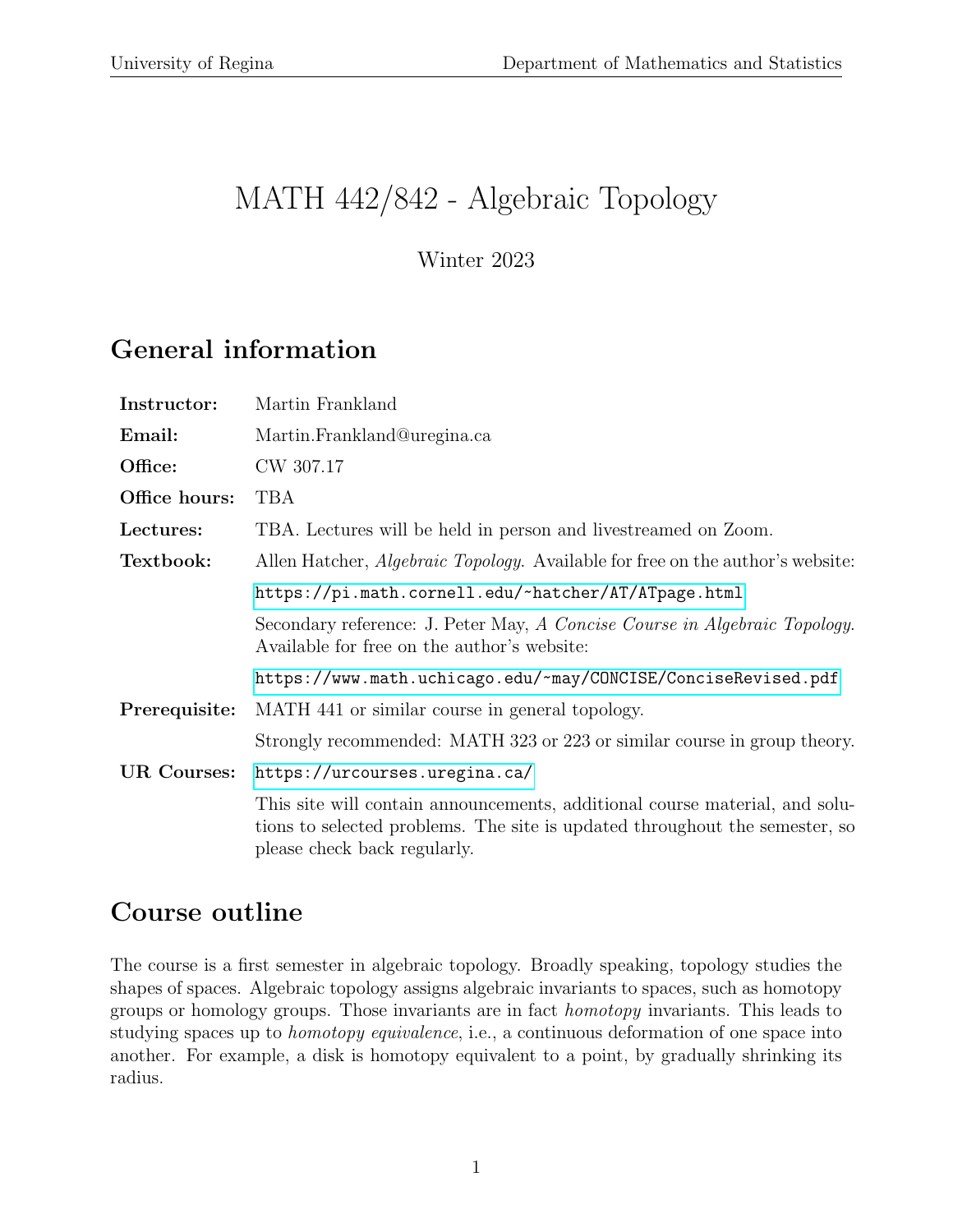The course covers roughly chapters 1 and 2 of Hatcher. Here is the list of topics:

- The fundamental group.
- Covering spaces.
- CW complexes.
- Examples: surfaces, real projective space, complex projective space.
- Simplicial homology, singular homology, cellular homology.
- Applications of homology.
- Cohomology.

#### Grading scheme

- Homework:  $40\%$
- $\bullet$ Midterm: 15%
- $\bullet$  Final Exam:  $15\%$
- Project:  $30\%$

#### Course delivery and computer requirements

The course is taught in a hybrid format. Lectures will be held in person and livestreamed on Zoom.

For those taking the course remotely, here are the technology requirements.

- A computer, laptop, or similar device, with a reliable internet connection.
- A way of submitting work online, e.g., a smartphone camera or a scanner. Typing up your homework is another option.
- A video camera and microphone for the oral presentation. The rest of the semester, a camera and microphone are strongly recommended, in order to facilitate participation. Note: Most laptops have a built-in camera and microphone, which work fine for our purposes.

The course has both synchronous and asynchronous components.

- Synchronous: Lectures / problem sessions during the designated schedule.
- Asynchronous: Selected readings from the textbook, notes posted after each lecture, additional notes and worked examples.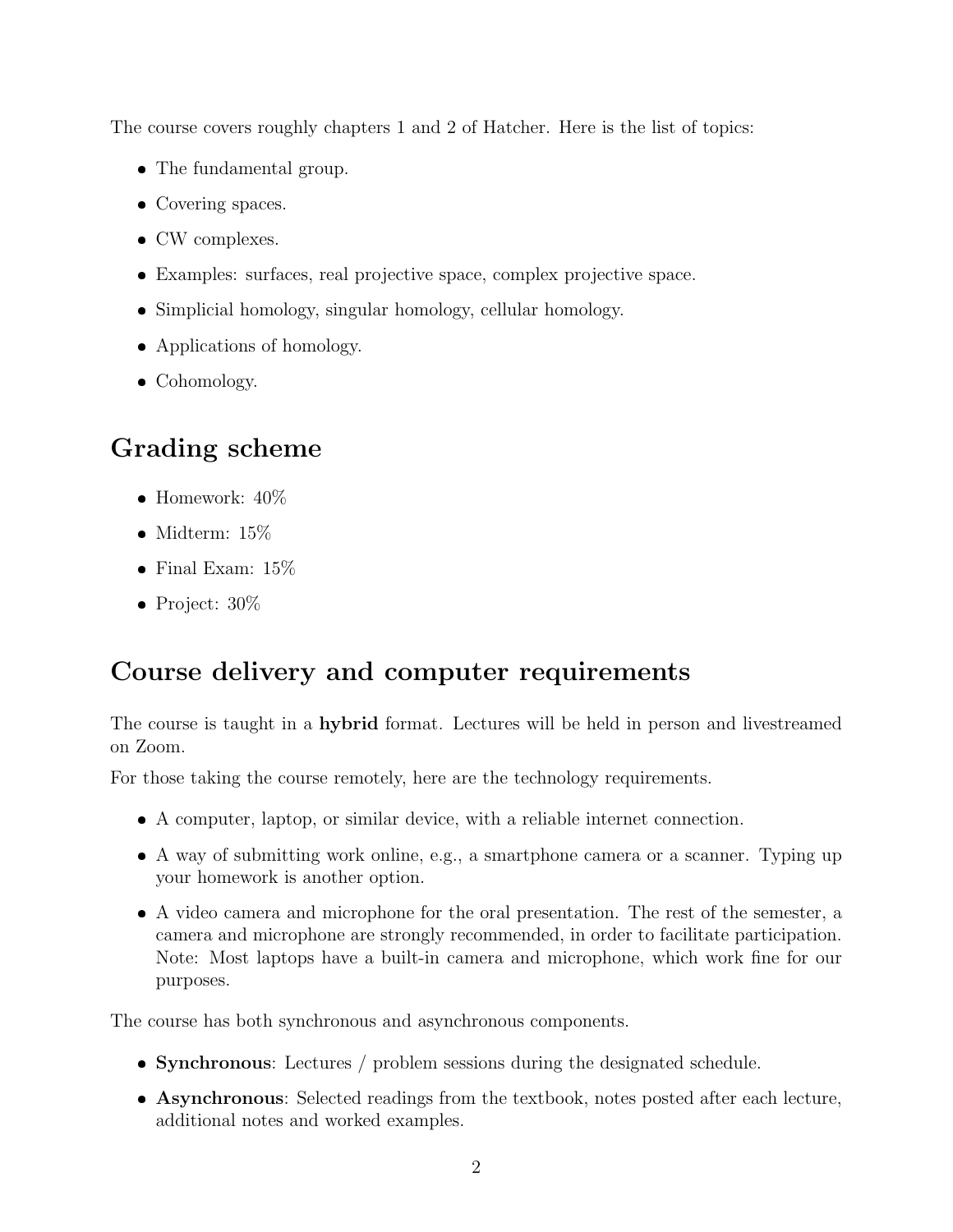#### Exams

- Midterm: late February (date TBA), take-home exam.
- Final Exam: late April (date TBA), take-home exam.

Details for both exams will be confirmed.

The final exam covers the entire semester, with heavy emphasis on material after the midterm.

All exams will be **open book**: the textbook, notes, and class material are allowed. More details will be provided as to which resources are allowed and which are not.

# Homework

Homework will be assigned more or less weekly and submitted on UR Courses. Selected problems from each assignment will be graded.

Late homework will not be accepted.

The lowest homework score will be dropped.

For students registered in MATH 842: Each homework assignment will contain one designated graduate problem, which is part of the assignment for MATH 842 but not for MATH 442.

## Project

You will work on a project on a topic of your choice related to the course. The project consists of two components:

- An expository written report, worth 20%.
- An oral presentation, worth  $10\%$ .

### Missed course work

Information about missed course work can be found in the Academic Regulations, section "Deferral of Final Exams or Course Work", available at:

<https://www.uregina.ca/student/registrar/resources-for-students/academic-calendars-and-schedule/undergraduate-calendar/sections.html> See in particular the sections "Grounds for Deferral" and "Supporting Documentation".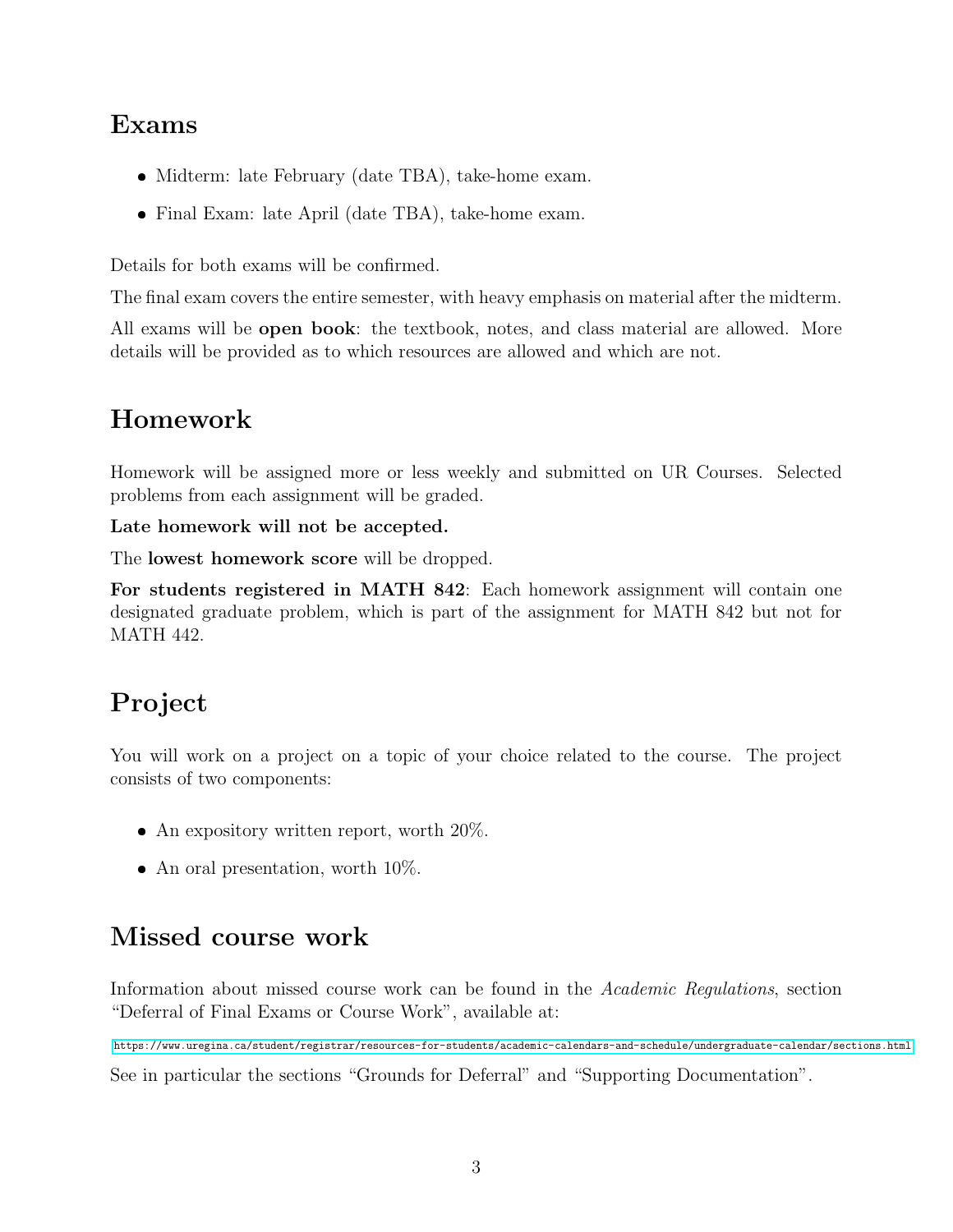Schedule conflicts: If you have a schedule conflict between an exam and another course or university sponsored activity (e.g. conference, sports tournament), please contact me in advance, no later than a week before the exam in question.

Illness: If you are unable to meet a course requirement due to illness or other serious circumstances, please contact me as soon as possible.

Homework: An excused missed assignment will be dropped. There will be no make-up homework.

Exams: In case of excused absence from an exam, the exam will be dropped, with the course grade computed out of the remaining 85 course points. There will be no make-up exam.

For administrative purposes, the Final Exam plays the role of a second midterm. In particular, the section "Deferral of Final Exam" in the Academic Regulations does not apply here.

#### Academic integrity

Working on homework with your peers is allowed. However, each student must write their own solutions. Handing in suspiciously similar solutions will be considered an instance of cheating.

Handing in any material copied from the internet or another source will likewise be considered cheating. Cite sources that you consult, for instance Wikipedia, Math Stack Exchange, or online course notes.

Scholastic offences are taken seriously and will not be tolerated. For more information, please consult the Student Code of Conduct and Right to Appeal, section "Academic Misconduct", available at:

<https://www.uregina.ca/student/registrar/resources-for-students/academic-calendars-and-schedule/undergraduate-calendar/sections.html>

as well as the Faculty of Science Student Handbook, section "Academic Integrity", available at:

<https://www.uregina.ca/science/assets/docs/pdf/programpdf/new-student-manual.pdf>

#### Accessibility

Any student with special needs who may need accommodation should contact the Centre for Student Accessibility at:

#### <https://www.uregina.ca/student/accessibility/>

After I receive the letter from the Centre for Student Accessibility, please contact me to discuss the accommodation.